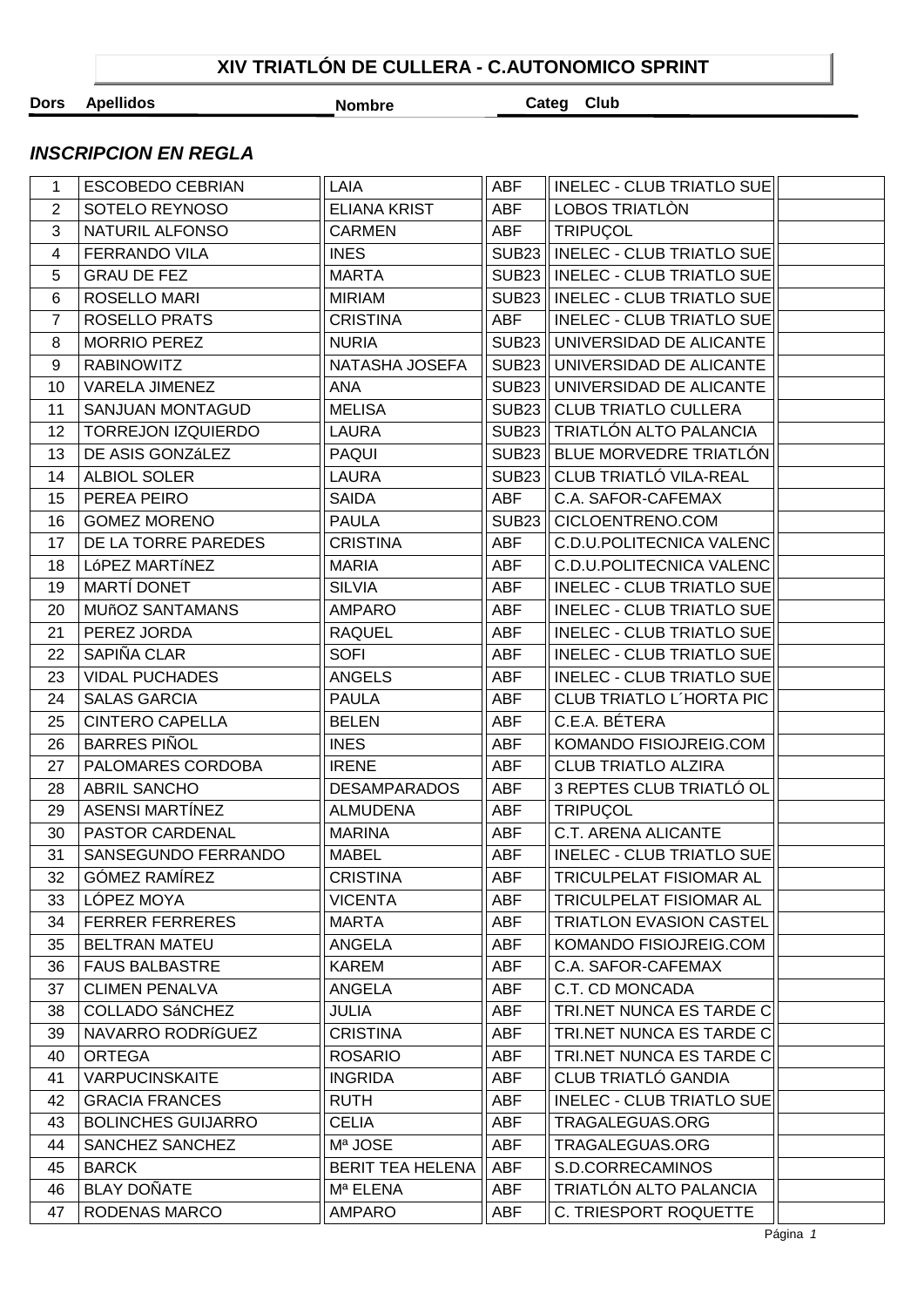| 48 | <b>GOMEZ VIVES</b>             | <b>TERESA</b>       | ABF               | KOMANDO FISIOJREIG.COM           |  |
|----|--------------------------------|---------------------|-------------------|----------------------------------|--|
| 49 | <b>BREA ORENGO</b>             | ALEJANDRA           | <b>ABF</b>        | C.A. SAFOR-CAFEMAX               |  |
| 50 | <b>MARTI BRINES</b>            | <b>PILAR</b>        | ABF               | C.A. SAFOR-CAFEMAX               |  |
| 51 | RODRÍGUEZ GONZÁLEZ             | <b>ARANTXA</b>      | ABF               | C.A. SAFOR-CAFEMAX               |  |
| 52 | <b>VALERO MARTÍNEZ</b>         | <b>SILVIA</b>       | <b>ABF</b>        | C.A. SAFOR-CAFEMAX               |  |
| 53 | <b>OLMOS MARCHANTE</b>         | <b>SANDRA</b>       | <b>ABF</b>        | <b>VIRGIN ACTIVE LEVANTE</b>     |  |
| 54 | <b>CABALLERO ENCINA</b>        | <b>JUANA</b>        | ABF               | TRI.NET NUNCA ES TARDE C         |  |
| 55 | <b>MOLNáR</b>                  | <b>KRISZTINA</b>    | ABF               | TRI.NET NUNCA ES TARDE C         |  |
| 56 | <b>FUSTER MESTRE</b>           | ANA MARIA           | V1F               | <b>CLUB TRIATLÓ GANDIA</b>       |  |
| 57 | <b>GARCIA COMPANY</b>          | <b>MARIBEL</b>      | V1F               | <b>INELEC - CLUB TRIATLO SUE</b> |  |
| 58 | <b>BIRCH</b>                   | <b>MELANIE</b>      | V <sub>1</sub> F  | S.D.CORRECAMINOS                 |  |
| 59 | BELLVER FERNANDEZ              | AIDA                | V1F               | <b>CLUB TRIATLO L'HORTA PIC</b>  |  |
| 60 | <b>GUILLEN DOMINGUEZ</b>       | <b>MARIA LUISA</b>  | V1F               | 3XVLC                            |  |
| 61 | LLACER GOMEZ                   | <b>MARI CARMEN</b>  | V1F               | C. TRIESPORT ROQUETTE            |  |
| 62 | PEREA ALMONACIL                | <b>M.ROSARIO</b>    | V <sub>1F</sub>   | <b>C.T. POBLATS MARITIMS</b>     |  |
| 63 | ALANZOR MUÑOZ                  | <b>CELIA</b>        | V1F               | NOSOTRAS PASSATGE                |  |
| 64 | PORTOLES NAVARRETE             | <b>ELISA</b>        | V2F               | TRIATLÓN ALTO PALANCIA           |  |
| 65 | ZARZOSO GARCIA                 | <b>ESTHER</b>       | JNF               | KOMANDO FISIOJREIG.COM           |  |
| 66 | HERNANDEZ DEL CASTILLO         | <b>ANA</b>          | <b>ABF</b>        | <b>INDEPENDIENTE</b>             |  |
| 67 | <b>DECROZE</b>                 | <b>OCéANE</b>       | <b>SUB23</b>      | NO FEDERADO                      |  |
| 68 | <b>CHORDA GERMOND</b>          | <b>AINHOA</b>       | ABF               | NO FEDERADO                      |  |
| 69 | DEL VALLE BARTOLOMé            | <b>PAULA</b>        | ABF               | NO FEDERADO                      |  |
| 70 | <b>SAN MARTIN BAEZA</b>        | <b>CRISTINA</b>     | ABF               | NO FEDERADO                      |  |
| 71 | <b>GALLARDO CHAPA</b>          | <b>SUSANA</b>       | ABF               | NO FEDERADO                      |  |
| 72 | <b>SANCHIS OLASO</b>           | <b>GEMMA</b>        | <b>ABF</b>        | NO FEDERADO                      |  |
| 73 | <b>TOLEDO MORENO</b>           | <b>DOLORES</b>      | <b>ABF</b>        | NO FEDERADO                      |  |
| 74 | DEL HIERRO NAVARRO             | <b>PILAR</b>        | V1F               | NO FEDERADO                      |  |
| 75 | <b>HIDALGO SANCHEZ</b>         | <b>DOLORES</b>      | V2F               | NO FEDERADO                      |  |
| 76 | AGUAYO MUÑOZ                   | <b>EMILIO</b>       | SUB <sub>23</sub> | C.T. CD MONCADA                  |  |
| 77 | <b>BONET MONROIG</b>           | <b>XAVIER</b>       | <b>SUB23</b>      | C.T. CD MONCADA                  |  |
| 78 | MATEU VALDIVIESO               | <b>AITOR</b>        | <b>SUB23</b>      | L ALCÚDIA TRIATLÓ                |  |
| 79 | CATALAN NUÑEZ                  | <b>JOAQUIN</b>      |                   | SUB23    BLUE MORVEDRE TRIATLON  |  |
| 80 | <b>GOMEZ CALCERRADA SORRIB</b> | <b>OSCAR</b>        | SUB23             | BLUE MORVEDRE TRIATLÓN           |  |
| 81 | MARTINEZ CALOMARDE             | <b>JORGE</b>        | SUB23             | BLUE MORVEDRE TRIATLÓN           |  |
| 82 | PERIS CERVERA                  | <b>FRANCESC</b>     | ABM               | CLUB TRIATLÓ GUADASSUA           |  |
| 83 | DÍAZ RODRIGO                   | <b>EDUARDO</b>      | SUB <sub>23</sub> | C.T. A CORRE-CUITA               |  |
| 84 | <b>GARCIA PALLÁS</b>           | <b>CARLOS</b>       | ABM               | <b>C.T. A CORRE-CUITA</b>        |  |
| 85 | <b>MOLINA GARCÍA</b>           | <b>ARTURO</b>       | ABM               | <b>C.T. A CORRE-CUITA</b>        |  |
| 86 | PAVIA LOPEZ                    | <b>SANTIAGO</b>     | SUB <sub>23</sub> | C.T. A CORRE-CUITA               |  |
| 87 | PEINADO FERREIRA               | <b>DAVID</b>        | ABM               | <b>CLUB TRIATLON BURRIANA</b>    |  |
| 88 | <b>GARCIA MARIÑO</b>           | <b>ESTEBAN</b>      | SUB23             | UNIVERSIDAD DE ALICANTE          |  |
| 89 | <b>GUERRERO ROMERO</b>         | <b>AMANCIO</b>      | <b>SUB23</b>      | UNIVERSIDAD DE ALICANTE          |  |
| 90 | <b>JAVALOYES TORRES</b>        | <b>ALEJANDRO</b>    | SUB23             | UNIVERSIDAD DE ALICANTE          |  |
| 91 | VALERO LIMIÑANA                | <b>BORJA</b>        | SUB23             | UNIVERSIDAD DE ALICANTE          |  |
| 92 | <b>FUENTES MORENO</b>          | <b>CARLES</b>       |                   | SUB23   C.E.A. BÉTERA            |  |
| 93 | <b>GARCIA GARCIA</b>           | <b>SERGIO</b>       | SUB23             | <b>CLUB TRIATLO L'HORTA PIC</b>  |  |
| 94 | <b>NACHER PEREZ</b>            | <b>ALEJANDRO</b>    | SUB23             | CLUB DE TRIATLÓ ALQUERI          |  |
| 95 | BORJA GONZALEZ                 | <b>JOSE ANTONIO</b> | <b>SUB23</b>      | TRAGALEGUAS.ORG                  |  |
| 96 | OLIVARES VALENZUELA            | <b>DAVID</b>        | SUB23             | TRAGALEGUAS.ORG                  |  |
| 97 | SANJOSÉ IRIMIA                 | <b>MANUEL</b>       | ABM               | TRAGALEGUAS.ORG                  |  |
|    |                                |                     |                   |                                  |  |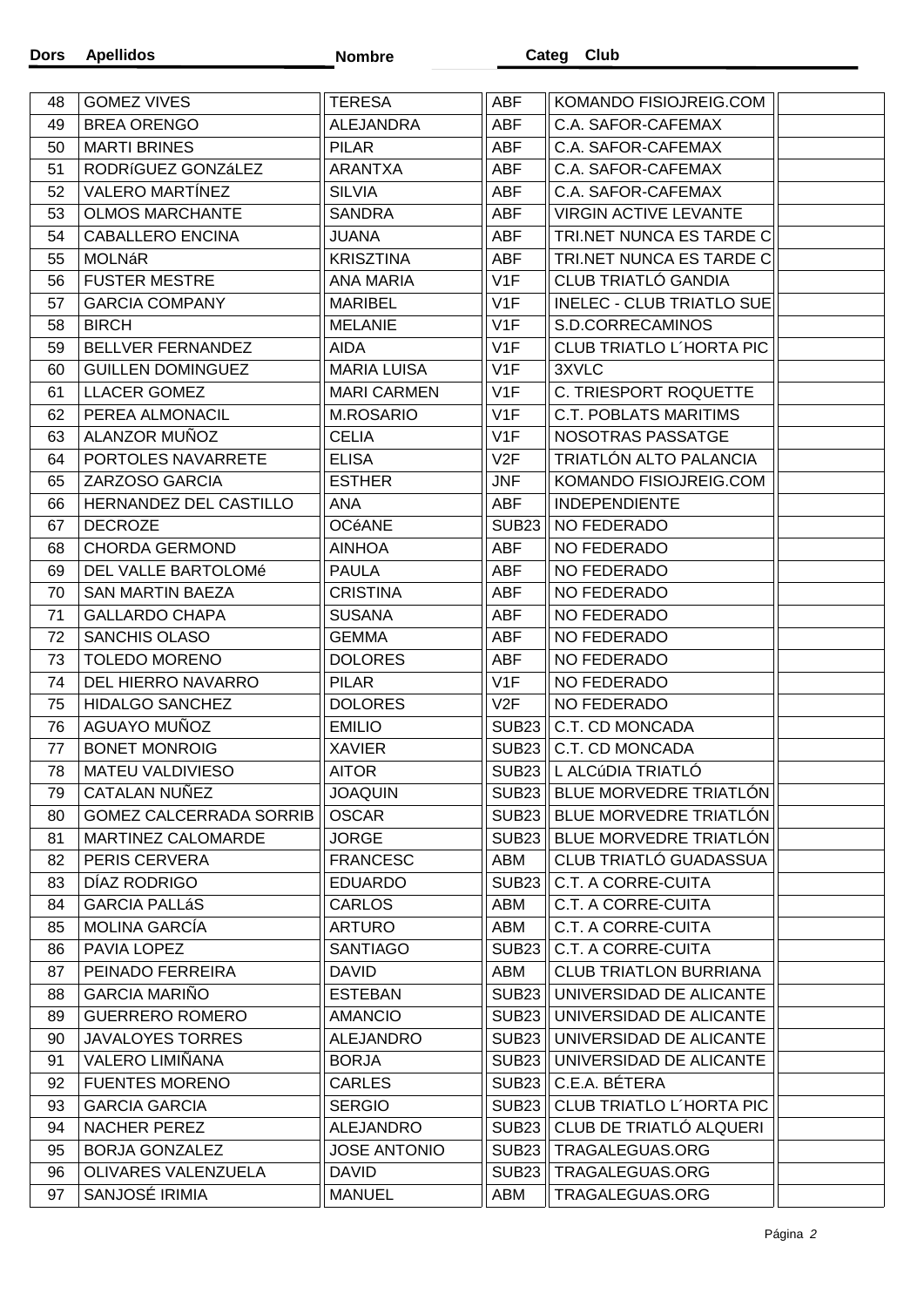| 98         | <b>LAMOLDA FLETES</b>   | <b>MARC</b>             | ABM               | INELEC - CLUB TRIATLO SUE          |  |
|------------|-------------------------|-------------------------|-------------------|------------------------------------|--|
| 99         | MARCO ALVAREZ           | <b>JOEL</b>             |                   | SUB23    INELEC - CLUB TRIATLO SUE |  |
| 100        | <b>SEGARRA CARLOS</b>   | <b>PEPE</b>             | SUB23             | INELEC - CLUB TRIATLO SUE          |  |
| 101        | VILANOVA FERNÁNDEZ      | <b>NACHO</b>            | <b>SUB23</b>      | C.T. TRIVOLTORS ALCASSE            |  |
| 102        | <b>FRANCES MURCIA</b>   | <b>FRANCISCO JAVIER</b> | <b>SUB23</b>      | PASSATGE TEAM                      |  |
| 103        | <b>GIL REDONDO</b>      | <b>SAMUEL</b>           | SUB <sub>23</sub> | C.T. HURACÁN VALENCIA              |  |
| 104        | MUñOZ CEBRIÁN           | <b>ANTONIO</b>          | ABM               | C.T. HURACÁN VALENCIA              |  |
| 105        | <b>GARCIA MICÓ</b>      | <b>RUBEN</b>            | ABM               | C.E.C.ANTELLA                      |  |
| 106        | <b>SEGRELLES SENDRA</b> | <b>PEDRO</b>            | <b>SUB23</b>      | <b>INDEPENDIENTE</b>               |  |
| 107        | <b>FRANCO LORENTE</b>   | <b>CARLOS</b>           | ABM               | <b>GMEC</b>                        |  |
| 108        | <b>GRIMALTOS RIBES</b>  | <b>VICENT</b>           | ABM               | <b>GMEC</b>                        |  |
| 109        | <b>CUNYAT PELLICER</b>  | <b>FERRAN</b>           | ABM               | TRIATLÓ C.A. LA VALLDIGNA          |  |
| 110        | <b>GRAU LLEDO</b>       | <b>CHRISTIAN</b>        | ABM               | TRIATLÓ C.A. LA VALLDIGNA          |  |
| $111$      | <b>VERCHER ESTRUCH</b>  | <b>CRISTIAN</b>         | ABM               | TRIATLÓ C.A. LA VALLDIGNA          |  |
| 112        | DE LA LLAVE ARJONILLA   | <b>FRANCISCO</b>        | ABM               | C.N. RASPEIG                       |  |
| 113        | PUCHE MOSTAZO           | <b>CARLOS JAVIER</b>    | ABM               | CICLOENTRENO.COM                   |  |
| 114        | <b>RUIZ RUIZ</b>        | <b>VICENTE</b>          | ABM               | CICLOENTRENO.COM                   |  |
| 115        | <b>SANCHO LLINARES</b>  | <b>ANGEL</b>            | ABM               | <b>CLUB TRIATLO ALZIRA</b>         |  |
| 116        | <b>RIVERO MONTOLIO</b>  | <b>ANGEL</b>            | ABM               | C.T. CD MONCADA                    |  |
| 117        | <b>CAMARASA ESCRIG</b>  | <b>JORDI</b>            | ABM               | <b>TRIALCOY</b>                    |  |
| 118        | NAVALÓN FERNÁNDEZ       | <b>JOSÉ CARLOS</b>      | ABM               | <b>TRIALCOY</b>                    |  |
| 119        | <b>FALCO PUCHOL</b>     | <b>CARLES</b>           | ABM               | CLUB TRIATLÓ VILA-REAL             |  |
| 120        | <b>GALINDO ROS</b>      | <b>JAVIER</b>           | ABM               | BLUE MORVEDRE TRIATLÓN             |  |
| 121        | SAIS GONZALEZ           | <b>JOSE CARLOS</b>      | ABM               | CLUB TRIATLÓ GUADASSUA             |  |
| 122        | <b>TEROL FERRER</b>     | <b>JAVIER</b>           | ABM               | CLUB TRIATLÓ CARLET                |  |
| 123        | <b>HERNANDIS GARCIA</b> | <b>ANTONI</b>           | ABM               | TRIATLÓ BRAKESPORT ALG             |  |
| 124        | <b>BOIX CASTAñO</b>     | <b>CARLOS</b>           | ABM               | C. TRIESPORT ROQUETTE              |  |
| 125        | CAROT GARCÍA            | <b>ANTONIO</b>          | ABM               | TRIATLÓN ALTO PALANCIA             |  |
| 126        | <b>GUNA GALDUF</b>      | <b>DAVID</b>            | ABM               | C.E.A. BÉTERA                      |  |
| 127        | CASTAÑO NAVARRO         | PEDRO ANTONIO           | ABM               | C. A. LA VILA - IRONTOUR           |  |
| 128        | <b>SANCHEZ PEREZ</b>    | <b>FRANCISCO</b>        | ABM               | C. A. LA VILA - IRONTOUR           |  |
| 129        | <b>GERICO GOMEZ</b>     | CARLOS                  | ABM               | CLUB TRIATLO L'HORTA PIC           |  |
| 130        | RODRÍGUEZ LÁZARO        | IÑAKI                   | ABM               | S.D.CORRECAMINOS                   |  |
| 131        | <b>SAEZ SANCHEZ</b>     | <b>SERGIO</b>           | ABM               | S.D.CORRECAMINOS                   |  |
| 132        | <b>OLMOS RAMON</b>      | <b>JOSE LUIS</b>        | ABM               | TRAGALEGUAS.ORG                    |  |
| 133        | <b>MARTINEZ REBULL</b>  | <b>FELIPE</b>           | ABM               | <b>INELEC - CLUB TRIATLO SUE</b>   |  |
|            | PIERA VIDAGANY          | <b>FRANCESC</b>         |                   | INELEC - CLUB TRIATLO SUE          |  |
| 134<br>135 | <b>SANCHEZ GENIS</b>    | <b>SAUL</b>             | ABM<br>ABM        | <b>C.T. TRIVOLTORS ALCASSE</b>     |  |
|            |                         |                         |                   | PASSATGE TEAM                      |  |
| 136        | LOPEZ VALENCIANO        | <b>ALEJANDRO</b>        | ABM               |                                    |  |
| 137        | <b>MOMPO MIñANA</b>     | <b>ADRIAN</b>           | ABM               | C. DE CORRER EL GARBI              |  |
| 138        | <b>BENAGES SIMÓ</b>     | <b>VÍCTOR</b>           | ABM               | C.T. HURACÁN VALENCIA              |  |
| 139        | <b>BOU LLORENS</b>      | <b>PEPE</b>             | ABM               | C.T. HURACÁN VALENCIA              |  |
| 140        | FUSTER DÍAZ-PANADERO    | <b>MANUEL</b>           | ABM               | C.T. HURACÁN VALENCIA              |  |
| 141        | <b>BELLOD ROMAN</b>     | <b>CRISTIAN</b>         | ABM               | C.N.PETRER CARPINTERÍA             |  |
| 142        | NAVARRO SALA            | <b>VICENTE</b>          | ABM               | C.N.PETRER CARPINTERÍA             |  |
| 143        | POVEDA BONAL            | <b>JOSE MIGUEL</b>      | ABM               | C.N.PETRER CARPINTERÍA             |  |
| 144        | GIRBÉS JUAN             | <b>VICENT</b>           | ABM               | <b>C.D.U.POLITECNICA VALENC</b>    |  |
| 145        | SÁNCHEZ PEDREGOSA       | <b>JESúS</b>            | ABM               | C.D.U.POLITECNICA VALENC           |  |
| 146        | <b>JORQUES FRANCES</b>  | JAIME                   | ABM               | C.T.CARCAIXENT                     |  |
| 147        | PAMBLANCO FERNANDEZ     | <b>ALBERTO</b>          | ABM               | <b>TRIPUÇOL</b>                    |  |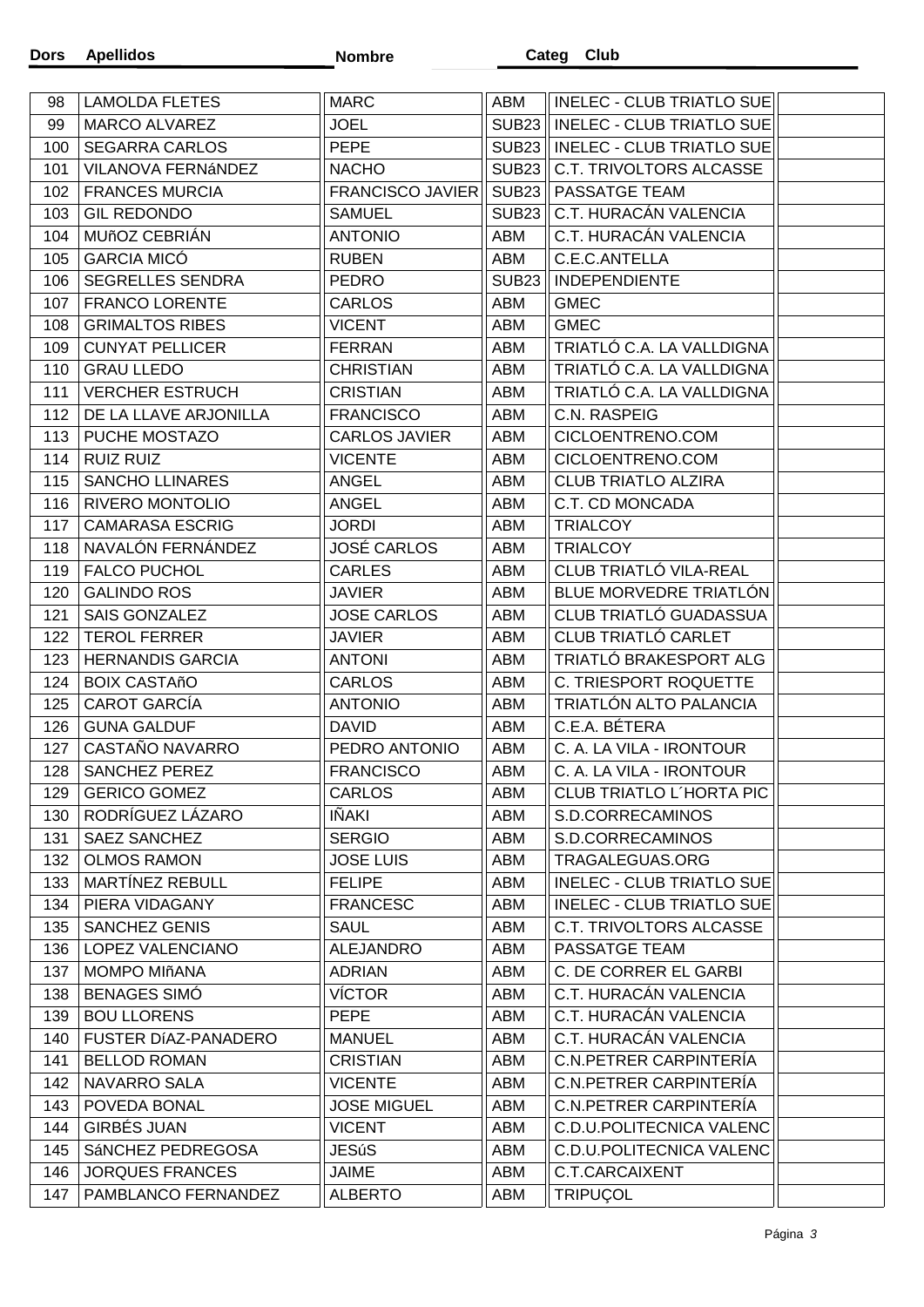| 148        | <b>GARCIA MICÓ</b>                            | <b>FRANCISCO</b>                        | ABM               | C.E.C.ANTELLA                                    |  |
|------------|-----------------------------------------------|-----------------------------------------|-------------------|--------------------------------------------------|--|
| 149        | MOMPO MARTINEZ                                | <b>DAVID</b>                            | <b>ABM</b>        | C.E.C.ANTELLA                                    |  |
| 150        | <b>FRANCO LORENTE</b>                         | <b>RAUL</b>                             | ABM               | <b>GMEC</b>                                      |  |
| 151        | <b>HERRERO MORALES</b>                        | <b>IVáN</b>                             | ABM               | C.D. ALCUDIADEVEOTEAM                            |  |
| 152        | <b>MARTINEZ FAHERTY</b>                       | <b>DAMIAN</b>                           | <b>ABM</b>        | TRIATLÓ C.A. LA VALLDIGNA                        |  |
| 153        | <b>CASTAñER BELENGUER</b>                     | <b>SALVADOR</b>                         | <b>ABM</b>        | <b>CLUB TRIATLO LLIRIA</b>                       |  |
| 154        | <b>GOMEZ COSTA</b>                            | <b>ABEL</b>                             | ABM               | <b>CLUB TRIATLO ALZIRA</b>                       |  |
| 155        | <b>VALERO RUBIO</b>                           | <b>GABRIEL</b>                          | ABM               | <b>CLUB TRIATLO ALZIRA</b>                       |  |
| 156        | <b>BOTET CIBORRO</b>                          | <b>SALVADOR</b>                         | ABM               | THE BIKE RUN                                     |  |
| 157        | <b>BERNAT LLUESMA</b>                         | <b>RAUL</b>                             | ABM               | C.T. CD MONCADA                                  |  |
| 158        | <b>FERNANDEZ PEREZ</b>                        | <b>PEDRO</b>                            | ABM               | C.T. CD MONCADA                                  |  |
| 159        | <b>GARCIA RAMOS</b>                           | <b>JAVIER</b>                           | ABM               | C.T. CD MONCADA                                  |  |
| 160        | <b>BOIX MARTINEZ</b>                          | <b>CARLOS</b>                           | ABM               | L ALCÚDIA TRIATLÓ                                |  |
| 161        | <b>MARTINEZ NAVARRO</b>                       | <b>JOSE</b>                             | ABM               | C.T. FITNESS 31-AS                               |  |
| 162        | <b>SIMO ESPADAS</b>                           | <b>VICENTE</b>                          | <b>ABM</b>        | C.T. FITNESS 31-AS                               |  |
| 163        | FERNANDEZ GONZALEZ                            | <b>FRANCISCO JOSE</b>                   | ABM               | 3XTREME ALIMENTACIÓN IN                          |  |
| 164        | <b>MORENO PONCE</b>                           | <b>JOSE MIGUEL</b>                      | ABM               | <b>3XTREME ALIMENTACIÓN IN</b>                   |  |
| 165        | <b>GALAN ANTON</b>                            | <b>ANDRES</b>                           | ABM               | C.A. SAFOR-CAFEMAX                               |  |
| 166        | SORRIBES GONZALEZ                             | <b>RAMON</b>                            | <b>ABM</b>        | CLUB TRIATLÓ VILA-REAL                           |  |
| 167        | <b>ALMARCHA FRAGA</b>                         | <b>ALFONSO</b>                          | <b>ABM</b>        | BLUE MORVEDRE TRIATLÓN                           |  |
| 168        | <b>CUAJARES GUMBAU</b>                        | <b>MANUEL</b>                           | <b>ABM</b>        | <b>BLUE MORVEDRE TRIATLÓN</b>                    |  |
| 169        | <b>DUCH SACERA</b>                            | <b>JOAN</b>                             | ABM               | <b>BLUE MORVEDRE TRIATLÓN</b>                    |  |
| 170        | <b>GALVEZ GAVILA</b>                          | <b>JOSE VICENTE</b>                     | ABM               | BLUE MORVEDRE TRIATLÓN                           |  |
| 171        | SAMPER JARA                                   | <b>ALEJANDRO</b>                        | <b>ABM</b>        | <b>BLUE MORVEDRE TRIATLÓN</b>                    |  |
| 172        | SAYAS DE HARO                                 | <b>JOSE MARIA</b>                       | ABM               | BLUE MORVEDRE TRIATLÓN                           |  |
|            |                                               |                                         |                   |                                                  |  |
| 173        | <b>LOPEZ IBAñEZ</b>                           |                                         |                   |                                                  |  |
|            |                                               | <b>FRAN</b>                             | <b>ABM</b>        | <b>CYCLONES CT ALBAL</b>                         |  |
| 174<br>175 | ANDREU ESTEVE<br><b>VICENS ESTRUCH</b>        | <b>VICENTE</b><br><b>VICENTE</b>        | <b>ABM</b><br>ABM | CLUB TRIATLÓ GUADASSUA<br>CLUB TRIATLÓ GUADASSUA |  |
| 176        | <b>RIOS GOMEZ</b>                             | <b>JUAN JOSE</b>                        | <b>ABM</b>        | <b>CLUB ATLETISME CORRELIA</b>                   |  |
| 177        |                                               | <b>GABRIEL</b>                          |                   | CLUB TRIATLÓ CARLET                              |  |
| 178        | <b>TARROS LORENTE</b><br><b>JORDA SOROLLA</b> | <b>JORDI</b>                            | ABM<br>ABM        | KOMANDO FISIOJREIG.COM                           |  |
| 179        |                                               |                                         |                   |                                                  |  |
|            | <b>LARA PEREZ</b><br>PALACIOS NEVADO          | <b>TOMAS</b>                            | ABM               | <b>KOMANDO FISIOJREIG.COM</b>                    |  |
| 180        |                                               | <b>DOMINGO MIGUEL</b>                   | ABM               | KOMANDO FISIOJREIG.COM<br>TRIATLÓ BRAKESPORT ALG |  |
| 181<br>182 | <b>GREGORI COSO</b><br>MAS CERVERÓ            | <b>JOSEP</b><br><b>JOAQUIN</b>          | ABM<br>ABM        | TRIATLÓ BRAKESPORT ALG                           |  |
| 183        | MORAGÓN LLEÓ                                  | <b>JORGE</b>                            | ABM               | TRIATLÓ BRAKESPORT ALG                           |  |
| 184        | <b>SANCHIS RIBES</b>                          | <b>RAIMON</b>                           | ABM               | TRIATLÓ BRAKESPORT ALG                           |  |
| 185        | SEBASTIAN MUÑOZ                               | <b>ALFONSO</b>                          | ABM               | TRIATLÓ BRAKESPORT ALG                           |  |
| 186        | <b>RIVAS BERTOMEU</b>                         | JAVIER                                  | ABM               | <b>CLUB TRIATLON BURRIANA</b>                    |  |
|            | <b>MORENO GALAN</b>                           |                                         |                   | C. TRIESPORT ROQUETTE                            |  |
| 187<br>188 | <b>MARTIN ROVIRA</b>                          | <b>FRANCESC JOSEP</b><br><b>VICENTE</b> | ABM               | TRIATLÓN ALTO PALANCIA                           |  |
| 189        | <b>JORGE MARZÁ</b>                            | <b>PEDRO</b>                            | ABM<br>ABM        | <b>TRIATLON EVASION CASTEL</b>                   |  |
| 190        | <b>ROYO RICHART</b>                           | <b>SAUL</b>                             | <b>ABM</b>        | <b>TRIATLON EVASION CASTEL</b>                   |  |
| 191        | <b>ESCALES GARCIA</b>                         | <b>PERE</b>                             | ABM               | <b>RUNNING TEAM</b>                              |  |
| 192        | ARNES JIMENEZ                                 | ROBERTO CARLOS                          | ABM               | CLUB TRIATLO L'HORTA PIC                         |  |
| 193        | <b>GERICO GOMEZ</b>                           | <b>FRANCISCO</b>                        | ABM               | <b>CLUB TRIATLO L'HORTA PIC</b>                  |  |
| 194        | MARTINEZ MARTINEZ                             | <b>AURELIO</b>                          | ABM               | <b>CLUB TRIATLO L'HORTA PIC</b>                  |  |
| 195        | <b>MERINO BONET</b>                           | <b>JUAN</b>                             | ABM               | <b>CLUB TRIATLO L'HORTA PIC</b>                  |  |
| 196        | <b>MERINO MOHEDANO</b>                        | CRISTI JESÚS                            | ABM               | CLUB TRIATLO L'HORTA PIC                         |  |
| 197        | MINGUEZ CUENCA                                | <b>GUILLERMO</b>                        | ABM               | CLUB TRIATLO L'HORTA PIC                         |  |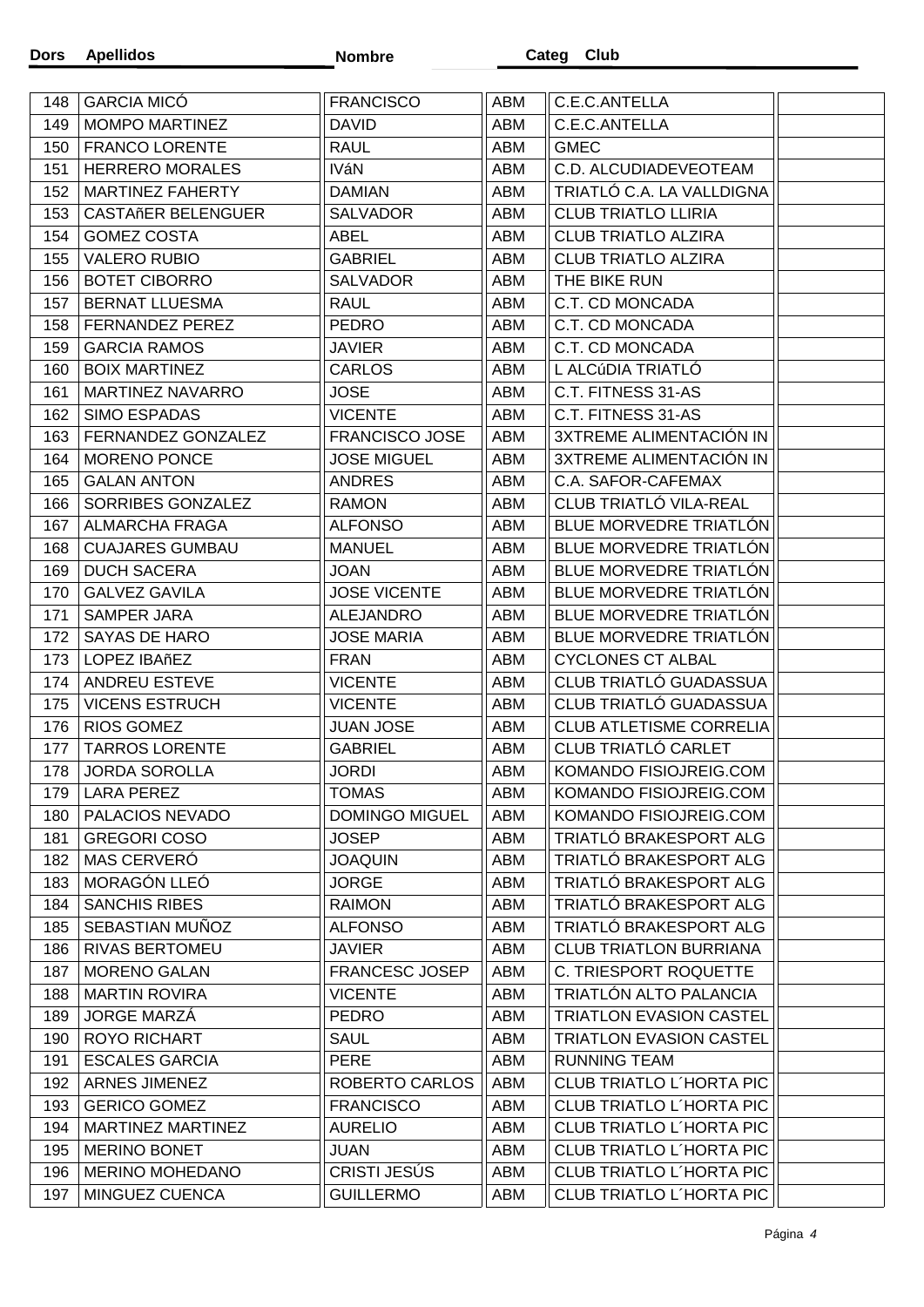| 198 | SANCHEZ NAVARRO         | ANGEL                  | ABM | <b>CLUB TRIATLO L'HORTA PIC</b>     |  |
|-----|-------------------------|------------------------|-----|-------------------------------------|--|
| 199 | <b>MARTÍN GARCÍA</b>    | <b>RICARDO VICENTE</b> | ABM | TRICULPELAT FISIOMAR AL             |  |
| 200 | SÁNCHEZ VILAPLANA       | <b>MANUEL</b>          | ABM | SOLUTTIA TRIATLÓN IBI               |  |
| 201 | <b>VILAPLANA ROQUE</b>  | <b>IGNACIO</b>         | ABM | SOLUTTIA TRIATLÓN IBI               |  |
| 202 | SáNCHEZ GóMEZ           | <b>JUAN MIGUEL</b>     | ABM | S.D.CORRECAMINOS                    |  |
| 203 | <b>VICENT CARREGUI</b>  | <b>JUAN BAUTISTA</b>   | ABM | CLUB DE TRIATLÓ ALQUERI             |  |
| 204 | <b>CUENCA QUESADA</b>   | <b>VICENTE</b>         | ABM | TRAGALEGUAS.ORG                     |  |
| 205 | SANCHEZ DE PEDRO        | <b>ALEJANDRO</b>       | ABM | TRAGALEGUAS.ORG                     |  |
| 206 | <b>CEBOLLA BALDOVÍ</b>  | <b>OSCAR</b>           | ABM | <b>INELEC - CLUB TRIATLO SUE</b>    |  |
| 207 | <b>ESCRIHUELA BOSCH</b> | <b>XIMO</b>            | ABM | INELEC - CLUB TRIATLO SUE           |  |
| 208 | NAVARRO CERVERA         | <b>JOSE LUIS</b>       | ABM | INELEC - CLUB TRIATLO SUE           |  |
| 209 | <b>ROMAGUERA</b>        | <b>JUAN CAR</b>        | ABM | C.T. TRIVOLTORS ALCASSE             |  |
| 210 | LOPEZ VALENCIANO        | <b>JAVIER</b>          | ABM | PASSATGE TEAM                       |  |
| 211 | <b>BENEYTO PLA</b>      | <b>RICARDO</b>         | ABM | C.T. HURACÁN VALENCIA               |  |
| 212 | <b>CERDA DOLS</b>       | ALEJANDRO MANU         | ABM | C.T. HURACÁN VALENCIA               |  |
| 213 | <b>HEREDIA LOPEZ</b>    | <b>JUAN CARLOS</b>     | ABM | C.T. HURACÁN VALENCIA               |  |
| 214 | MORTES CARRASCOSA       | RáUL                   | ABM | C.T. HURACÁN VALENCIA               |  |
| 215 | <b>DIAZ PLANELLES</b>   | <b>PASCUAL</b>         | ABM | C.N.PETRER CARPINTERÍA              |  |
| 216 | MONTALVO TORRO          | <b>JUAN ANDRES</b>     | ABM | C.D.U.POLITECNICA VALENC            |  |
| 217 | <b>TEBAR ESPUIG</b>     | <b>FRANCISCO</b>       | ABM | C.T. ARENA ALICANTE                 |  |
| 218 | <b>AMER MARTIN</b>      | <b>ENRIQUE</b>         | ABM | CLUB ALMENARA TRIATLÓ               |  |
| 219 | CARRETERO CLIMENT       | <b>ADRIAN</b>          | ABM | C.T.CARCAIXENT                      |  |
| 220 | <b>JUAN SANCHIS</b>     | <b>SERGIO</b>          | ABM | C.T.CARCAIXENT                      |  |
| 221 | PEREZ SOLER             | <b>GUILLERMO</b>       | ABM | C.T.CARCAIXENT                      |  |
| 222 | <b>JIMÉNEZ GARRO</b>    | <b>MIGUEL</b>          | ABM | TRIPUÇOL                            |  |
| 223 | <b>LLACER RODRIGUEZ</b> | <b>ESTANISLAO</b>      | ABM | TRIPUÇOL                            |  |
| 224 | <b>TORRES SEGURA</b>    | <b>JAVIER</b>          | ABM | <b>TRIPUÇOL</b>                     |  |
| 225 | ALONSO SOTOS            | <b>JOAQUIN</b>         | ABM | C.E.C.ANTELLA                       |  |
| 226 | <b>FERNANDEZ GARCIA</b> | <b>MIGUEL</b>          | ABM | <b>INDEPENDIENTE</b>                |  |
| 227 | <b>GARCIA CARDONA</b>   | <b>JUAN MIGUEL</b>     | ABM | <b>INDEPENDIENTE</b>                |  |
| 228 | SOLER CABAÑAS           | <b>ENRIQUE</b>         | ABM | <b>INDEPENDIENTE</b>                |  |
| 229 | <b>HERREROS RUIZ</b>    | JULIAN                 | ABM | 3 REPTES CLUB TRIATLÓ OL            |  |
| 230 | <b>SANSALONI FELIS</b>  | RAFA                   | ABM | TRIATLÓ C.A. LA VALLDIGNA           |  |
| 231 | <b>GIMENEZ JIMENEZ</b>  | <b>DANIEL</b>          | ABM | TRI LLEBEIG XABIA                   |  |
| 232 | <b>FERRER</b>           | <b>EMILIO</b>          | ABM | <b>CLUB TRIATLO ALZIRA</b>          |  |
| 233 | PELLICER BIALCANET      | <b>SALVADOR</b>        | ABM | <b>CLUB TRIATLO ALZIRA</b>          |  |
| 234 | <b>MARTINEZ SANZ</b>    | <b>VICENTE</b>         | ABM | AVANT, EL CANTERO DE LE             |  |
| 235 | <b>ALEMANY RUIZ</b>     | <b>JAVIER</b>          | ABM | TRI.NET NUNCA ES TARDE C            |  |
| 236 | PéREZ CALATAYUD         | <b>OCTAVIO</b>         | ABM | <b>C.T. SWEETFRUIT ROCK &amp; R</b> |  |
| 237 | <b>CALATAYUD TOLSA</b>  | <b>OSCAR</b>           | ABM | C.A. XÁTIVA                         |  |
| 238 | <b>LARRUY MEDINA</b>    | <b>RAFAEL</b>          | ABM | C.T. RIBA-ROJA DE TURIA             |  |
| 239 | <b>CATALA MURILLO</b>   | <b>JOSEP VICENT</b>    | ABM | C.T. CD MONCADA                     |  |
| 240 | <b>COBACHO AGUILAR</b>  | <b>MANUEL</b>          | ABM | C.T. CD MONCADA                     |  |
| 241 | <b>GARCIA ALBEROLA</b>  | <b>RAFAEL</b>          | ABM | C.T. CD MONCADA                     |  |
| 242 | <b>GIMENO UROZ</b>      | <b>SALVADOR</b>        | ABM | C.T. CD MONCADA                     |  |
| 243 | MARTINEZ MARTINEZ       | <b>ANTONIO</b>         | ABM | C.T. CD MONCADA                     |  |
|     |                         |                        |     |                                     |  |
| 244 | COGOLLOS CABELLO        | <b>RICARDO</b>         | ABM | L ALCÚDIA TRIATLÓ                   |  |
| 245 | <b>GADEA BELVIS</b>     | <b>LUIS</b>            | ABM | L ALCÚDIA TRIATLÓ                   |  |
| 246 | <b>CUELLAR SAEZ</b>     | <b>JOSE MARIA</b>      | ABM | <b>CLUB DE TRIATLON TRILION</b>     |  |
| 247 | <b>CUENCA ORTEGA</b>    | <b>JAVIER</b>          | ABM | C.T. FITNESS 31-AS                  |  |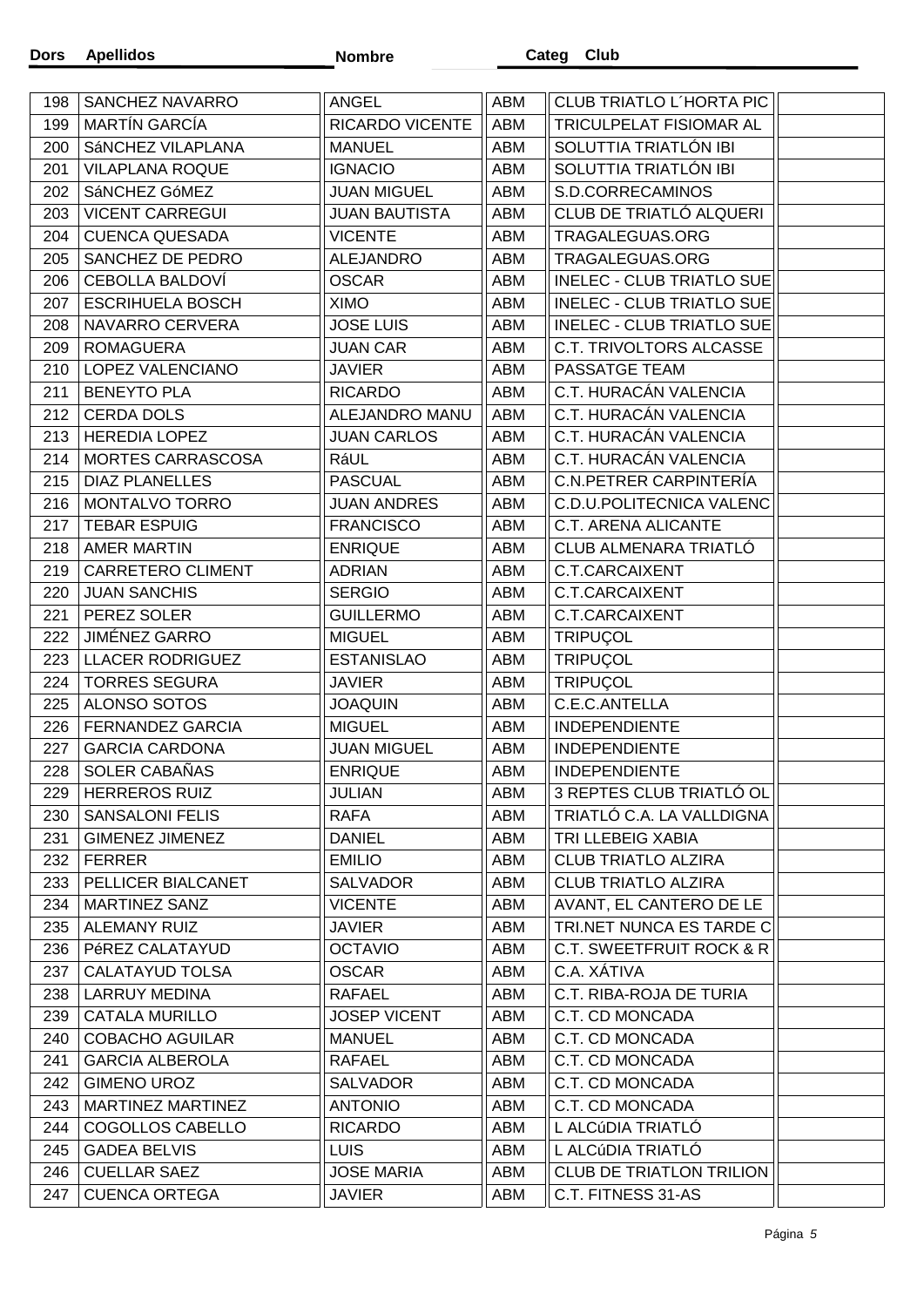| 248 | ZUÑEDA FERNANDEZ           | <b>FEDE</b>             | ABM        | C.T. FITNESS 31-AS               |  |
|-----|----------------------------|-------------------------|------------|----------------------------------|--|
| 249 | <b>ALFARO GARCIA</b>       | <b>ANDRES</b>           | ABM        | C.N. LA NUCIA                    |  |
| 250 | MATALÍ PALLARDÓ            | <b>ALEJANDRO</b>        | ABM        | 3XTREME ALIMENTACIÓN IN          |  |
| 251 | MATALOBOS BUSTELO          | <b>ANTONIO</b>          | ABM        | 3XTREME ALIMENTACIÓN IN          |  |
| 252 | <b>GRYSHCHENKO</b>         | <b>ANATOLIY</b>         | ABM        | C.A. SAFOR-CAFEMAX               |  |
| 253 | <b>LLORENS VIDAL</b>       | <b>CAMILO</b>           | ABM        | C.A. SAFOR-CAFEMAX               |  |
| 254 | <b>RENU MARTINEZ</b>       | <b>ALBERTO</b>          | ABM        | C.A. SAFOR-CAFEMAX               |  |
| 255 | MARTINEZ QUESADA           | <b>LUIS MANUEL</b>      | ABM        | BLUE MORVEDRE TRIATLÓN           |  |
| 256 | <b>VILLAGRASA RAMOS</b>    | <b>DAVID</b>            | ABM        | BLUE MORVEDRE TRIATLÓN           |  |
| 257 | <b>BOU ORTEGA</b>          | <b>MARIO</b>            | ABM        | CLUB TRIATLÓ GUADASSUA           |  |
| 258 | MORICHE CELAYA             | PEDRO JOSÉ              | ABM        | CLUB TRIATLÓ GUADASSUA           |  |
| 259 | <b>RIOS MONTAGUD</b>       | <b>JOSE LUIS</b>        | ABM        | <b>CLUB ATLETISME CORRELIA</b>   |  |
| 260 | <b>MIR SANCHIS</b>         | <b>SANTIAGO</b>         | ABM        | <b>C.T. A CORRE-CUITA</b>        |  |
| 261 | <b>ESCRIBANO PEREZ</b>     | <b>SERGIO</b>           | ABM        | KOMANDO FISIOJREIG.COM           |  |
| 262 | <b>MOLTO ALFONSO</b>       | <b>ALFREDO</b>          | ABM        | KOMANDO FISIOJREIG.COM           |  |
| 263 | SAN IGNACIO BUENO          | <b>LUIS</b>             | <b>ABM</b> | KOMANDO FISIOJREIG.COM           |  |
| 264 | FERRAGUD ADAM              | MIGUEL ANGEL            | ABM        | TRIATLÓ BRAKESPORT ALG           |  |
| 265 | <b>GIRBÉS MARTORELL</b>    | <b>JUAN BAUTISTA</b>    | ABM        | TRIATLÓ BRAKESPORT ALG           |  |
| 266 | <b>ROIG BRESO</b>          | <b>SALVADOR</b>         | ABM        | TRIATLÓ BRAKESPORT ALG           |  |
| 267 | <b>FOLCH QUILIS</b>        | <b>JUAN FRANCISCO</b>   | ABM        | C. TRIESPORT ROQUETTE            |  |
| 268 | NAVARRO ATIENZAR           | <b>JESUS</b>            | ABM        | C. TRIESPORT ROQUETTE            |  |
| 269 | RODAS MUÑOZ                | <b>FRANCISCO JAVIER</b> | ABM        | C. TRIESPORT ROQUETTE            |  |
| 270 | MARTÍNEZ SÁNCHEZ           | <b>SERGIO</b>           | ABM        | TRIATLÓN ALTO PALANCIA           |  |
| 271 | <b>NOVELLA SIERRA</b>      | <b>MIGUEL</b>           | ABM        | TRIATLÓN ALTO PALANCIA           |  |
| 272 | RENAU GARCÍA               | <b>ROBERTO</b>          | ABM        | TRIATLÓN ALTO PALANCIA           |  |
| 273 | FERNANDEZ BELTRAN          | VICTOR M.               | ABM        | <b>CLUB TRIATLO CULLERA</b>      |  |
| 274 | LOPEZ IÑIGUEZ              | <b>FERNANDO</b>         | ABM        | 3XVLC                            |  |
| 275 | <b>SOLER FRANCES</b>       | <b>FRANCESC</b>         | ABM        | C. A. PUÇOL                      |  |
| 276 | MARTÍNEZ MAS               | <b>JOAN</b>             | ABM        | TRIATLON EVASION CASTEL          |  |
| 277 | PRADES LUQUE               | <b>SERGIO</b>           | ABM        | <b>TRIATLON EVASION CASTEL</b>   |  |
| 278 | <b>SANTANA LOBETO</b>      | CRISTIAN D.             | ABM        | <b>TRIATLON EVASION CASTEL</b>   |  |
| 279 | <b>JUAREZ SANCHEZ</b>      | <b>EMILIO JOSE</b>      | ABM        | <b>RUNNING TEAM</b>              |  |
| 280 | <b>BROSETA ARTUÑEDO</b>    | <b>RAFAEL</b>           | ABM        | C.E.A. BÉTERA                    |  |
| 281 | <b>CERVERA GORDERO</b>     | <b>ANTONIO</b>          | ABM        | C. A. LA VILA - IRONTOUR         |  |
| 282 | <b>CREMADES MENGIBAR</b>   | <b>EDUARDO</b>          | ABM        | CLUB TRIATLO L'HORTA PIC         |  |
| 283 | <b>HERNANDEZ HERNANDEZ</b> | <b>JOSE MARIA</b>       | ABM        | <b>CLUB TRIATLO L'HORTA PIC</b>  |  |
| 284 | <b>HERVAS ASINS</b>        | <b>FRANCISCO</b>        | ABM        | <b>CLUB TRIATLO L'HORTA PIC</b>  |  |
| 285 | MONFORTE CASAÑ             | <b>FRANCISCO</b>        | ABM        | <b>CLUB TRIATLO L'HORTA PIC</b>  |  |
| 286 | MORCILLO BASCUÑANA         | <b>ALFONSO</b>          | ABM        | TRICULPELAT FISIOMAR AL          |  |
| 287 | <b>RIDAURA RUBIO</b>       | <b>RAUL</b>             | ABM        | <b>TRICULPELAT FISIOMAR AL</b>   |  |
| 288 | SERRANO HERNANDEZ          | <b>EDUARDO</b>          | ABM        | S.D.CORRECAMINOS                 |  |
| 289 | <b>BARRACHINA ABAD</b>     | <b>RAMON</b>            | ABM        | TRAGALEGUAS.ORG                  |  |
| 290 | PARREÑO GONZALEZ           | <b>SERGIO</b>           | ABM        | TRAGALEGUAS.ORG                  |  |
| 291 | ALCAÑIZ CLAR               | <b>CRISTIAN</b>         | ABM        | <b>INELEC - CLUB TRIATLO SUE</b> |  |
| 292 | ROIG IBAÑEZ                | <b>CRISTIAN</b>         | ABM        | INELEC - CLUB TRIATLO SUE        |  |
| 293 | <b>ROSALENY SOLER</b>      | <b>MARCOS</b>           | ABM        | <b>INELEC - CLUB TRIATLO SUE</b> |  |
| 294 | <b>MOTILLA CERDA</b>       | <b>JOSE HIGINIO</b>     | ABM        | C.N.PETRER CARPINTERÍA           |  |
| 295 | <b>GARCÍA GARCÍA</b>       | PEDRO ANTONIO           | ABM        | <b>C.D.U.POLITECNICA VALENC</b>  |  |
| 296 | <b>BATALLER NINIROLA</b>   | <b>JOSE JAIME</b>       | ABM        | <b>CLUB TRIATLÓ GANDIA</b>       |  |
| 297 | <b>VELEZ BONET</b>         | <b>VICTOR MANUEL</b>    | ABM        | CLUB TRIATLÓ GANDIA              |  |
|     |                            |                         |            |                                  |  |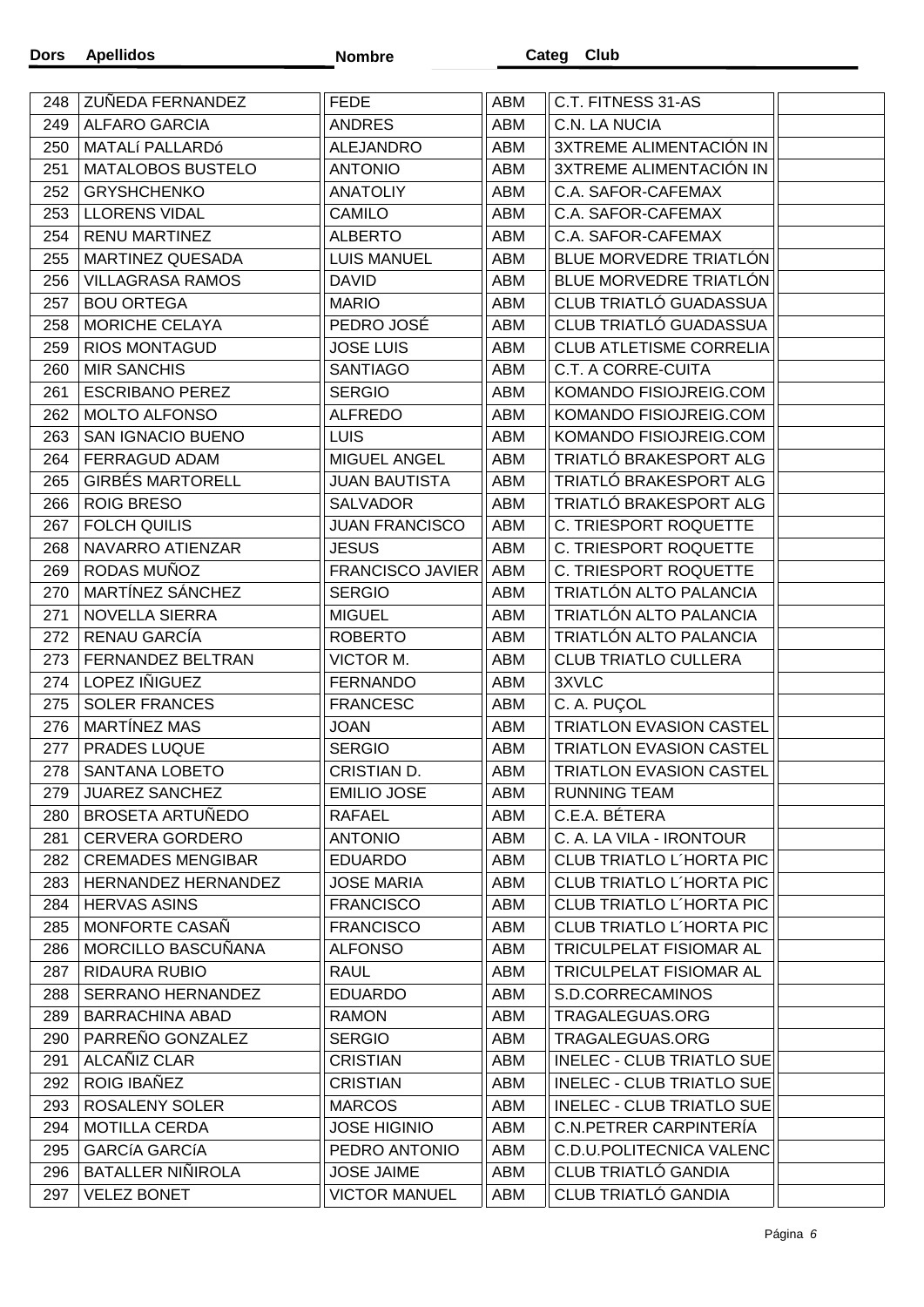| 298 | NAVARRO PLAZAS           | <b>MARTI</b>          | ABM              | C.T.CARCAIXENT                   |  |
|-----|--------------------------|-----------------------|------------------|----------------------------------|--|
| 299 | SEBASTIA GOMEZ           | CRISTIAN              | ABM              | <b>C.T.CARCAIXENT</b>            |  |
| 300 | <b>CLARAMUNT OLMOS</b>   | <b>FRANCISCO JOSE</b> | <b>ABM</b>       | <b>TRIPUÇOL</b>                  |  |
| 301 | ROBLES COLLADO           | <b>EUGENIO</b>        | ABM              | TRIPUÇOL                         |  |
| 302 | <b>BURCHES GALAN</b>     | <b>VICENT</b>         | ABM              | <b>INDEPENDIENTE</b>             |  |
| 303 | <b>FERRI FONT</b>        | <b>JOSE OSCAR</b>     | ABM              | <b>INDEPENDIENTE</b>             |  |
| 304 | <b>FORTES ALVAREZ</b>    | <b>JUAN MANUEL</b>    | ABM              | <b>INDEPENDIENTE</b>             |  |
| 305 | POUS LLEDO               | <b>RICARDO</b>        | <b>ABM</b>       | <b>INDEPENDIENTE</b>             |  |
| 306 | <b>SUCH SANZ</b>         | <b>ANGEL</b>          | V <sub>1</sub> M | 3 REPTES CLUB TRIATLÓ OL         |  |
| 307 | <b>JUAN MOLINA</b>       | <b>RICARDO</b>        | V <sub>1</sub> M | TRI LLEBEIG XABIA                |  |
| 308 | <b>CARRIÓN MARTINEZ</b>  | <b>JESUS</b>          | V <sub>1</sub> M | CICLOENTRENO.COM                 |  |
| 309 | <b>FERNANDEZ SABATE</b>  | <b>MANEL</b>          | V <sub>1</sub> M | THE BIKE RUN                     |  |
| 310 | HERNÁNDEZ BELDA          | <b>ALEIX</b>          | V <sub>1</sub> M | TRI ALBAIDA                      |  |
| 311 | <b>MANCEBO MARÍN</b>     | <b>ANTONIO</b>        | V <sub>1</sub> M | <b>VIRGIN ACTIVE LEVANTE</b>     |  |
| 312 | ORTOLÀ GARCIA            | <b>JOAN</b>           | V <sub>1</sub> M | <b>CLUB TRIATLO CORRIOL OLI</b>  |  |
| 313 | <b>IBORRA CUELLAR</b>    | <b>RAFAEL</b>         | V <sub>1</sub> M | 3XTREME ALIMENTACIÓN IN          |  |
| 314 | <b>GIMENEZ MORAGUES</b>  | <b>JUAN</b>           | V <sub>1</sub> M | C.A. SAFOR-CAFEMAX               |  |
| 315 | CABALLERO LEBRÓN         | <b>DANIEL</b>         | V <sub>1</sub> M | BLUE MORVEDRE TRIATLÓN           |  |
| 316 | <b>GOMEZ CADENAS</b>     | <b>JOSE CARLOS</b>    | V <sub>1</sub> M | BLUE MORVEDRE TRIATLÓN           |  |
| 317 | <b>VITORIA LOPEZ</b>     | <b>JUAN CARLOS</b>    | V <sub>1</sub> M | BLUE MORVEDRE TRIATLÓN           |  |
| 318 | <b>BELLOT BELLVER</b>    | <b>JOSE</b>           | V <sub>1</sub> M | CLUB TRIATLÓ GUADASSUA           |  |
| 319 | <b>CASANOVA TORRES</b>   | <b>JOAQUIN</b>        | V <sub>1</sub> M | CLUB TRIATLÓ GUADASSUA           |  |
| 320 | <b>FUERTES GIMENO</b>    | <b>DANIEL</b>         | V <sub>1</sub> M | CLUB TRIATLÓ GUADASSUA           |  |
| 321 | MARTINEZ MARTINEZ        | <b>JOSE CARLOS</b>    | V <sub>1</sub> M | <b>VIALCA GEMBIKE TRIALACA</b>   |  |
| 322 | SANZ ROCHE               | <b>ESTEBAN</b>        | V <sub>1</sub> M | <b>VIALCA GEMBIKE TRIALACA</b>   |  |
| 323 | <b>TOMAS LLORCA</b>      | <b>JUAN</b>           | V <sub>1</sub> M | CLUB TRIATLÓ OLIVA               |  |
| 324 | <b>CAMPENY FABREGAT</b>  | <b>RAUL</b>           | V <sub>1</sub> M | KOMANDO FISIOJREIG.COM           |  |
| 325 | JIMENEZ DIAZ-MINGUEZ     | <b>JUAN CARLOS</b>    | V <sub>1</sub> M | KOMANDO FISIOJREIG.COM           |  |
| 326 | <b>MARTINEZ BONET</b>    | <b>MIGUEL</b>         | V <sub>1</sub> M | KOMANDO FISIOJREIG.COM           |  |
| 327 | PEREZ RUIZ               | <b>JULIO</b>          | V <sub>1</sub> M | TRIATLÓ BRAKESPORT ALG           |  |
| 328 | <b>ROIG MASIA</b>        | <b>JOSE MARIA</b>     | V <sub>1</sub> M | TRIATLÓ BRAKESPORT ALG           |  |
| 329 | <b>VILA SASTRE</b>       | <b>KIKO</b>           | V <sub>1</sub> M | C. TRIESPORT ROQUETTE            |  |
| 330 | HERRERO ZARZOSO          | <b>MANUEL</b>         | V <sub>1</sub> M | TRIATLÓN ALTO PALANCIA           |  |
| 331 | <b>CERVERO ARAGO</b>     | <b>JUAN</b>           | V <sub>1</sub> M | <b>CLUB TRIATLO CULLERA</b>      |  |
| 332 | MARTI MONTAÑANA          | <b>VICENTE</b>        | V <sub>1</sub> M | <b>CLUB TRIATLO CULLERA</b>      |  |
| 333 | HERNANDEZ HERNANDEZ      | <b>BERNARDO</b>       | V <sub>1</sub> M | <b>CLUB TRIATLO L'HORTA PIC</b>  |  |
| 334 | ARANDA NAVARRO           | <b>JOSE MANUEL</b>    | V <sub>1</sub> M | S.D.CORRECAMINOS                 |  |
| 335 | <b>BALLESTER TOVAR</b>   | <b>ENRIQUE</b>        | V <sub>1</sub> M | S.D.CORRECAMINOS                 |  |
| 336 | <b>CARLES VALDES</b>     | <b>VICENTE</b>        | V <sub>1</sub> M | S.D.CORRECAMINOS                 |  |
| 337 | <b>FERRER PASTOR</b>     | <b>JORGE</b>          | V <sub>1</sub> M | S.D.CORRECAMINOS                 |  |
| 338 | <b>GARCIA ROMERO</b>     | <b>JOSE MANUEL</b>    | V <sub>1</sub> M | S.D.CORRECAMINOS                 |  |
| 339 | MULLOR SANJOSé           | <b>JOSé LUIS</b>      | V <sub>1</sub> M | S.D.CORRECAMINOS                 |  |
| 340 | <b>SANZ TORRO</b>        | <b>VICENTE</b>        | V <sub>1</sub> M | S.D.CORRECAMINOS                 |  |
| 341 | <b>ADAM LLACER</b>       | <b>VICENT</b>         | V <sub>1</sub> M | <b>INELEC - CLUB TRIATLO SUE</b> |  |
| 342 | <b>MARCH LEON</b>        | <b>SALVADOR</b>       | V <sub>1</sub> M | <b>INELEC - CLUB TRIATLO SUE</b> |  |
| 343 | <b>MAS BOLUFER</b>       | <b>DAVID</b>          | V <sub>1</sub> M | <b>INELEC - CLUB TRIATLO SUE</b> |  |
| 344 | <b>SERRANO CAMILLERI</b> | <b>NACHO</b>          | V <sub>1</sub> M | <b>INELEC - CLUB TRIATLO SUE</b> |  |
| 345 | LOPEZ RODRIGUEZ          | DAVID JOSE            | V <sub>1</sub> M | C.T. HURACÁN VALENCIA            |  |
| 346 | <b>COLLADO MAURI</b>     | <b>SERGIO</b>         | V <sub>1</sub> M | <b>CLUB TRIATLÓ GANDIA</b>       |  |
| 347 | <b>MARTIN MOLINA</b>     | <b>EDUARDO</b>        | V1M              | <b>TRIPUÇOL</b>                  |  |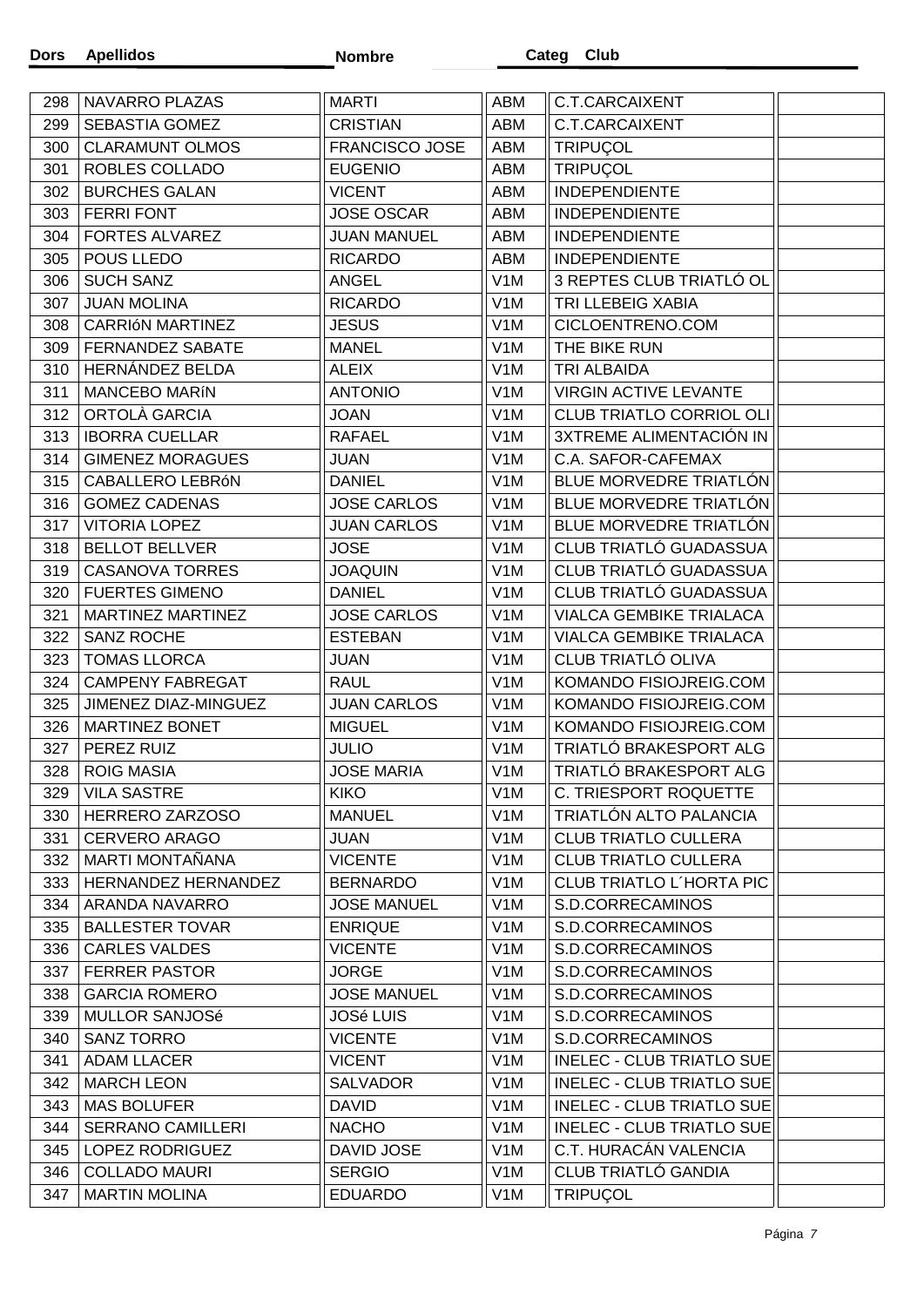| 348 | <b>CENTELLES SÁNCHEZ</b>   | <b>MIGUEL</b>           | V <sub>1</sub> M | <b>INDEPENDIENTE</b>            |  |
|-----|----------------------------|-------------------------|------------------|---------------------------------|--|
| 349 | SANCHEZ ESQUIBEL           | PEDRO JOSE              | V <sub>1</sub> M | <b>INDEPENDIENTE</b>            |  |
| 350 | <b>VIDAL MAESTRE</b>       | <b>BENJAMIN</b>         | V <sub>1</sub> M | <b>INDEPENDIENTE</b>            |  |
| 351 | <b>GRAMAGE PRATS</b>       | <b>AMADOR</b>           | V <sub>1</sub> M | 3 REPTES CLUB TRIATLÓ OL        |  |
| 352 | <b>FUSTER RIUS</b>         | <b>JOSEP</b>            | V <sub>1</sub> M | CLUB TRIATLO CORRIOL OLI        |  |
| 353 | <b>MARTI VIDAL</b>         | <b>VICENTE</b>          | V <sub>1</sub> M | C.A. SAFOR-CAFEMAX              |  |
| 354 | <b>VICO CUESTA</b>         | <b>RICARDO</b>          | V <sub>1</sub> M | CLUB TRIATLÓ GUADASSUA          |  |
| 355 | <b>CHARDI TORRENT</b>      | <b>RAFAEL</b>           | V <sub>1</sub> M | <b>DUF TRIATLON</b>             |  |
| 356 | <b>GRAU JUAN</b>           | <b>JOSE ANTONIO</b>     | V2M              | <b>VIALCA GEMBIKE TRIALACA</b>  |  |
| 357 | <b>JIMENEZ FUEYO</b>       | <b>JESUS</b>            | V <sub>1</sub> M | KOMANDO FISIOJREIG.COM          |  |
| 358 | <b>COSO PARDOS</b>         | <b>JOSE VICENTE</b>     | V <sub>1</sub> M | TRIATLÓ BRAKESPORT ALG          |  |
| 359 | <b>ENGUIX COSTA</b>        | <b>ISMAEL</b>           | V <sub>1</sub> M | <b>CLUB TRIATLO CULLERA</b>     |  |
| 360 | ATIENZA NAVARRO            | <b>RAUL</b>             | V <sub>1</sub> M | C.E.A. BÉTERA                   |  |
| 361 | <b>HERNANDEZ GARCIA</b>    | <b>ENRIQUE</b>          | V <sub>1</sub> M | C.E.A. BÉTERA                   |  |
| 362 | NAVARRO BONDIA             | <b>ARTURO</b>           | V <sub>1</sub> M | A300W ELCHE T.C.                |  |
| 363 | <b>AVILES GARCIA</b>       | <b>ANTONIO</b>          | V <sub>1</sub> M | S.D.CORRECAMINOS                |  |
| 364 | <b>BAUSACH SORIANO</b>     | <b>PACO</b>             | V <sub>1</sub> M | S.D.CORRECAMINOS                |  |
| 365 | SOLSONA MONZONIS           | <b>JAVIER</b>           | V <sub>1</sub> M | S.D.CORRECAMINOS                |  |
| 366 | PAYA FERNANDEZ             | <b>ANTONIO</b>          | V <sub>1</sub> M | C.N.PETRER CARPINTERÍA          |  |
| 367 | POVEDA EGIDO               | <b>FRANCISCO JAVIER</b> | V <sub>1</sub> M | C.N.PETRER CARPINTERÍA          |  |
| 368 | <b>GASTALDO LAZARO</b>     | <b>JOSE</b>             | V <sub>1</sub> M | <b>TRIPUÇOL</b>                 |  |
|     | <b>TESCHENDORFF CEREZO</b> | <b>JORGE</b>            | V <sub>1</sub> M | <b>INDEPENDIENTE</b>            |  |
| 369 |                            |                         |                  | L ALCÚDIA TRIATLÓ               |  |
| 370 | ALOS CRESPO                | <b>JOAQUIN</b>          | V2M              | TRIATLÓ BRAKESPORT ALG          |  |
| 371 | <b>TOLDRA FERRAGUD</b>     | <b>VICENTE</b>          | V2M              |                                 |  |
| 372 | <b>GARCIA CHULIA</b>       | <b>JOSE EMILIO</b>      | V2M              | C. TRIESPORT ROQUETTE           |  |
| 373 | MONTAÑANA SALES            | <b>ANTONIO JOSE</b>     | V2M              | S.D.CORRECAMINOS                |  |
| 374 | PART GARCIA                | <b>EDUARDO</b>          | V2M              | C.E.C.ANTELLA                   |  |
| 375 | <b>GOMEZ NACHER</b>        | <b>JOSE MANUEL</b>      | V2M              | KOMANDO FISIOJREIG.COM          |  |
| 376 | PRARIO ISPIZUA             | <b>JOSE NORACIO</b>     | V2M              | LOBOS TRIATLÓN                  |  |
| 377 | <b>TORRES BLASCO</b>       | <b>MANUEL</b>           | V2M              | TRIATLÓN ALTO PALANCIA          |  |
| 378 | <b>SORIANO MARIN</b>       | <b>VALENTIN</b>         | V2M              | C.TRIATLÓ BILAIRE MONÒV         |  |
| 379 | <b>BENAGES MAS</b>         | <b>JOSE</b>             | V2M              | C.T. HURACÁN VALENCIA           |  |
| 380 | PARDO GIMENO               | <b>JOSE MARIA</b>       | V2M              | <b>C.D.U.POLITECNICA VALENC</b> |  |
| 381 | <b>ARTERO SEMPERE</b>      | <b>RAFAEL</b>           | V3M              | CLUB TRIATLÓ VILA-REAL          |  |
| 382 | <b>FERRER GRAU</b>         | <b>FRANCISCO</b>        | V3M              | C. DE CORRER EL GARBI           |  |
| 383 | <b>CAMPOS MANTEGAS</b>     | <b>ALVARO</b>           | <b>JNM</b>       | C.T. CD MONCADA                 |  |
| 384 | <b>MILLO</b>               | <b>MARTIN</b>           | <b>JNM</b>       | C.T. CD MONCADA                 |  |
| 385 | ROBLES DEL MORAL           | <b>DIEGO</b>            | <b>JNM</b>       | C.T. CD MONCADA                 |  |
| 386 | <b>VERDOY MARTINEZ</b>     | <b>ALBERTO</b>          | <b>JNM</b>       | C.T. CD MONCADA                 |  |
| 387 | <b>CUBERO MIMBIELA</b>     | <b>DANIEL</b>           | <b>JNM</b>       | <b>DUF TRIATLON</b>             |  |
| 388 | <b>GRAU ALBORS</b>         | <b>JOSE ANTONIO</b>     | <b>JNM</b>       | VIALCA GEMBIKE TRIALACA         |  |
| 389 | <b>BELLES RUBERT</b>       | <b>DANIEL</b>           | <b>JNM</b>       | <b>TRIATLON EVASION CASTEL</b>  |  |
| 390 | DOSDA MANZANO              | <b>ALEJANDRO</b>        | <b>JNM</b>       | CLUB DE TRIATLÓ ALQUERI         |  |
| 391 | <b>SUZ CONEJOS</b>         | <b>PABLO</b>            | <b>JNM</b>       | TRAGALEGUAS.ORG                 |  |
| 392 | <b>TODO NAVARRO</b>        | <b>CARLOS MANUEL</b>    | JNM              | <b>TRIPUÇOL</b>                 |  |
| 393 | <b>BLANCA ARTERO</b>       | <b>JOEL</b>             | <b>JNM</b>       | C.N. SABADELL                   |  |
| 394 | PEREZ SEGURA               | <b>CARLOS</b>           | ABM              | C. T. ALMANSA                   |  |
| 395 | <b>BARANDA SORIA</b>       | <b>JAVIER</b>           | ABM              | C.T. TRISCHOOL CUENCA           |  |
| 396 | <b>REIG GONZALEZ</b>       | <b>JAUME</b>            | ABM              | <b>INDEPENDIENTE</b>            |  |
| 397 | ALAMAN ESCOLANO            | <b>MANUEL</b>           | JNM              | NO FEDERADO                     |  |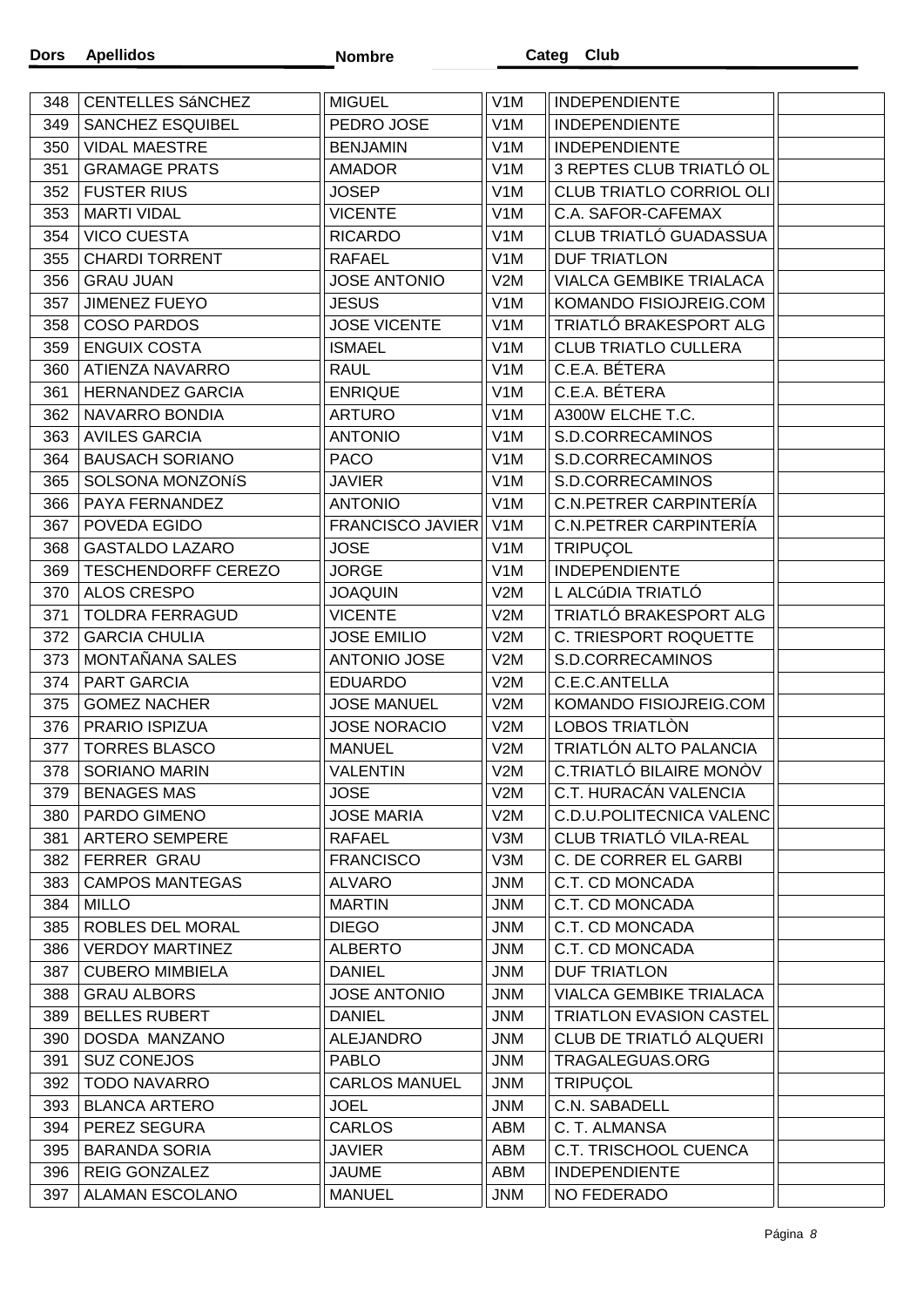**Apellidos Dors** 

| 398 | ABRIL VALERO               | <b>JOSE RAMON</b>   |              | SUB23    NO FEDERADO |  |
|-----|----------------------------|---------------------|--------------|----------------------|--|
| 399 | LóPEZ VAROCH               | ROMáN               |              | SUB23    NO FEDERADO |  |
| 400 | VALLCANERA CUÑAT           | <b>ALVARO</b>       | <b>SUB23</b> | NO FEDERADO          |  |
| 401 | CASTIBLANQUE FERNÁNDEZ     | <b>ILIA</b>         | ABM          | NO FEDERADO          |  |
| 402 | <b>FOS CLAVER</b>          | <b>PASCUAL</b>      | <b>ABM</b>   | NO FEDERADO          |  |
| 403 | <b>IBOR OLMOS</b>          | <b>ROGELIO</b>      | ABM          | NO FEDERADO          |  |
| 404 | <b>JIMENEZ SANCHEZ</b>     | <b>BORJA</b>        | ABM          | NO FEDERADO          |  |
| 405 | <b>MARTIN BERNABEU</b>     | <b>FERNANDO</b>     | ABM          | NO FEDERADO          |  |
| 406 | <b>MARTÍNEZ MARTÍN</b>     | <b>NARCíS</b>       | ABM          | NO FEDERADO          |  |
| 407 | <b>MORELLà ASINS</b>       | <b>JOSEP</b>        | ABM          | <b>NO FEDERADO</b>   |  |
| 408 | <b>VERCHER SIFRES</b>      | <b>JOSEP</b>        | ABM          | NO FEDERADO          |  |
| 409 | BELENGUER MARJALIZO        | <b>DANIEL</b>       | ABM          | NO FEDERADO          |  |
| 410 | CALVO VIZCAINO             | <b>RAFAEL</b>       | ABM          | NO FEDERADO          |  |
| 411 | <b>CLIMENT SIMO</b>        | <b>ANDRES</b>       | ABM          | NO FEDERADO          |  |
| 412 | DOMINGUEZ GIMENO           | <b>FERNANDO</b>     | ABM          | NO FEDERADO          |  |
| 413 | <b>ENGUIX MAGRANER</b>     | <b>CARLOS</b>       | ABM          | NO FEDERADO          |  |
| 414 | <b>ESPADA VELA</b>         | <b>VICTOR</b>       | ABM          | NO FEDERADO          |  |
| 415 | <b>FAUS SANCHEZ</b>        | <b>JAVIER</b>       | ABM          | NO FEDERADO          |  |
| 416 | <b>GARBERI JUAN</b>        | <b>JOSE</b>         | ABM          | NO FEDERADO          |  |
| 417 | <b>GIRAU ALONSO</b>        | <b>RAMON</b>        | <b>ABM</b>   | NO FEDERADO          |  |
| 418 | <b>GUTIERREZ BELINCHON</b> | <b>RICARDO</b>      | ABM          | NO FEDERADO          |  |
| 419 | <b>HIDALGO BARONA</b>      | <b>JUAN MIGUEL</b>  | ABM          | NO FEDERADO          |  |
| 420 | <b>JARAMILLO MORENO</b>    | <b>SERGIO</b>       | ABM          | NO FEDERADO          |  |
| 421 | LÓPEZ VALERO               | VÍCTOR JOSÉ         | ABM          | NO FEDERADO          |  |
| 422 | <b>MARCO RUMBAU</b>        | <b>DANIEL</b>       | ABM          | NO FEDERADO          |  |
| 423 | MARTINEZ SANTACREU         | <b>PAU</b>          | ABM          | NO FEDERADO          |  |
| 424 | MONTAÑÉS TORMOS            | <b>JOSÉ VICENTE</b> | ABM          | NO FEDERADO          |  |
| 425 | <b>MORA FERRANDO</b>       | <b>DAVID</b>        | ABM          | NO FEDERADO          |  |
| 426 | PUYALTO MONAJ              | <b>JAVIER</b>       | ABM          | NO FEDERADO          |  |
| 427 | <b>RUBIO FORNéS</b>        | <b>ABEL</b>         | ABM          | NO FEDERADO          |  |
| 428 | <b>SANCHIS ESTARLICH</b>   | <b>ALEJANDRO</b>    | <b>ABM</b>   | <b>NO FEDERADO</b>   |  |
| 429 | <b>SANFELIU LLUCH</b>      | <b>JOSE</b>         | ABM          | NO FEDERADO          |  |
| 430 | <b>SERRANO AGUILAR</b>     | <b>JORGE</b>        | ABM          | NO FEDERADO          |  |
| 431 | <b>TOMAS LLORCA</b>        | <b>DAVID</b>        | ABM          | NO FEDERADO          |  |
| 432 | VELA AGULLÓ                | <b>JOAQUÍN</b>      | ABM          | NO FEDERADO          |  |
| 433 | <b>AUSINA JUAN</b>         | <b>JAVIER</b>       | ABM          | NO FEDERADO          |  |
| 434 | <b>BALLESTER PILAN</b>     | ABRAHAM             | ABM          | NO FEDERADO          |  |
| 435 | <b>DIAZ PEREZ</b>          | <b>IVAN</b>         | ABM          | NO FEDERADO          |  |
| 436 | <b>ESTIVALIS TORRENT</b>   | <b>LUIS</b>         | ABM          | NO FEDERADO          |  |
| 437 | <b>GIL FRANCO</b>          | <b>NACHO</b>        | ABM          | NO FEDERADO          |  |
| 438 | <b>LLOPIS ORTIZ</b>        | <b>JAVIER</b>       | ABM          | NO FEDERADO          |  |
| 439 | <b>LLORENS MESTRE</b>      | <b>HECTOR</b>       | ABM          | NO FEDERADO          |  |
| 440 | MANZANO GóMEZ              | <b>NOEL MARIO</b>   | ABM          | NO FEDERADO          |  |
| 441 | MARQUEZ MARTINEZ           | <b>JOSE MIGUEL</b>  | ABM          | NO FEDERADO          |  |
| 442 | MARTINEZ ORTIZ DE URBINA   | <b>LUIS MIGUEL</b>  | ABM          | NO FEDERADO          |  |
| 443 | <b>MARTINEZ RODRIGUEZ</b>  | <b>ANGEL</b>        | ABM          | NO FEDERADO          |  |
| 444 | <b>MORENO LLANA</b>        | JAIRO               | ABM          | NO FEDERADO          |  |
| 445 | PEDRET DUNN                | <b>JONATHAN</b>     | ABM          | NO FEDERADO          |  |
| 446 | PIQUERAS ARGUISUELAS       | <b>JULIO JOSE</b>   | ABM          | NO FEDERADO          |  |
| 447 | RAMOS MAñó                 | JAVI                | ABM          | NO FEDERADO          |  |